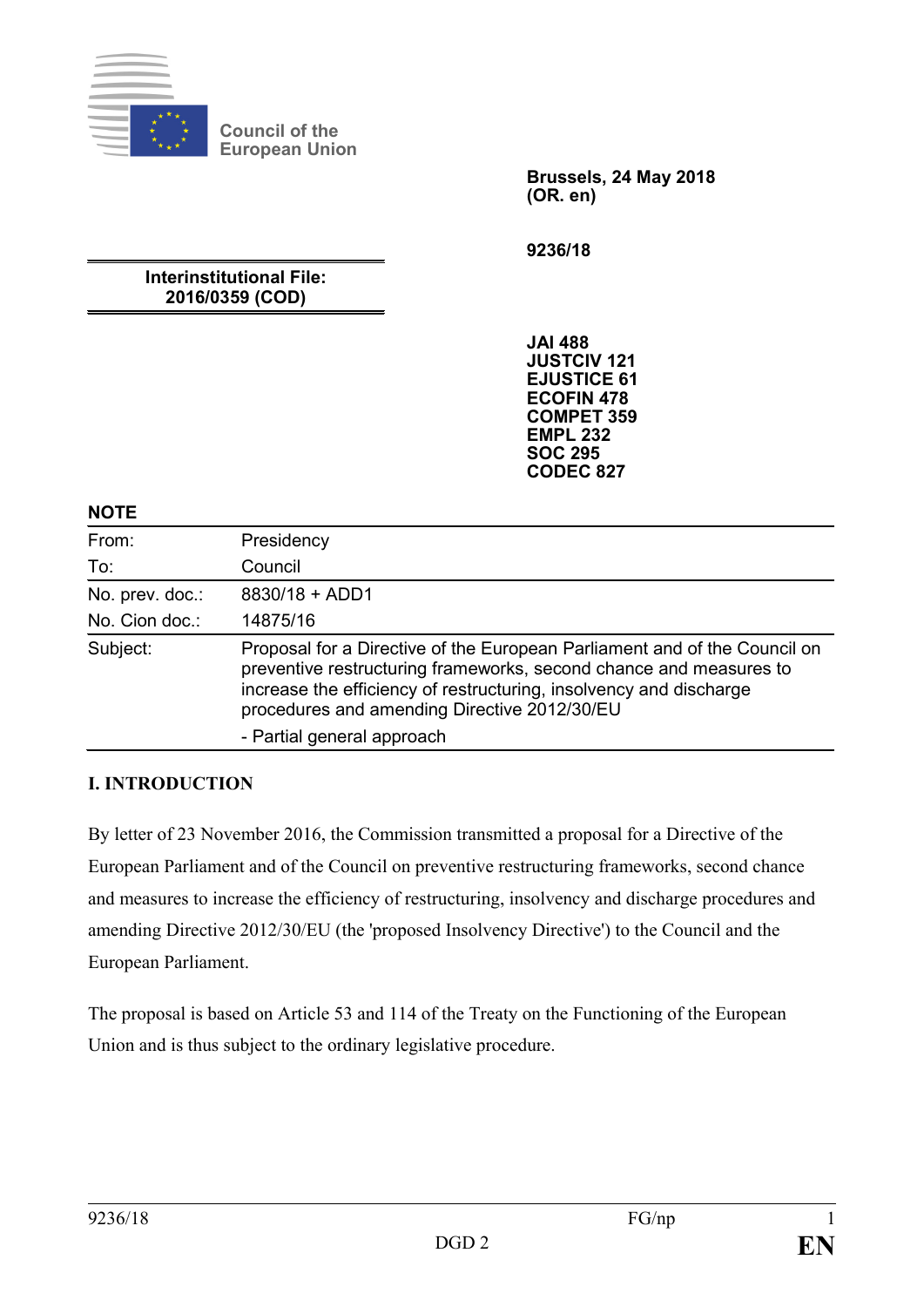This proposal is a key deliverable under the 'Capital Markets Union Plan' and the 'Single Market Strategy'. Its objective is to reduce the most significant barriers to the free flow of capital stemming from differences in Member States' restructuring and insolvency frameworks, and to ensure that viable companies and entrepreneurs in financial difficulty have access to effective preventive restructuring and second chance procedures, while protecting the legitimate interests of creditors.

According to the Commission's Explanatory Memorandum, the proposal seeks to balance the different interests at stake – those of debtors, creditors, employees and society at large – allowing Member States a degree of flexibility when implementing the Directive in national law.

In the context of the Commission's work on the Banking Union, the proposal also seeks to contribute to preventing the accumulation of non-performing loans.

The Bulgarian Presidency has included this file among its top legislative priorities.

Building on the results of the policy debates in the Council in June 2017 (9316/17) and December 2017 (15201/17), the Working Party on Civil Law Matters (Insolvency) continued its deliberations on the proposed Directive at an intensive pace.

During the deliberations, the Bulgarian Presidency focused on finding a good compromise on Title III (Discharge of debt and disqualifications), Title IV (Measures to increase the efficiency of procedures concerning restructuring, insolvency and discharge of debt) and Title V (Monitoring of procedures concerning restructuring, insolvency and discharge of debt).

In the light of the substantial progress made in the discussions of the Working Party on Civil Law Matters (Insolvency), the Presidency is of the opinion that a partial general approach can be achieved on the text of the Articles of Titles III, IV and V and a number of recitals of the proposed Directive. The definitions relating to those Titles, namely of 'entrepreneur' and 'full discharge of debt' are also included in the compromise text on those Titles.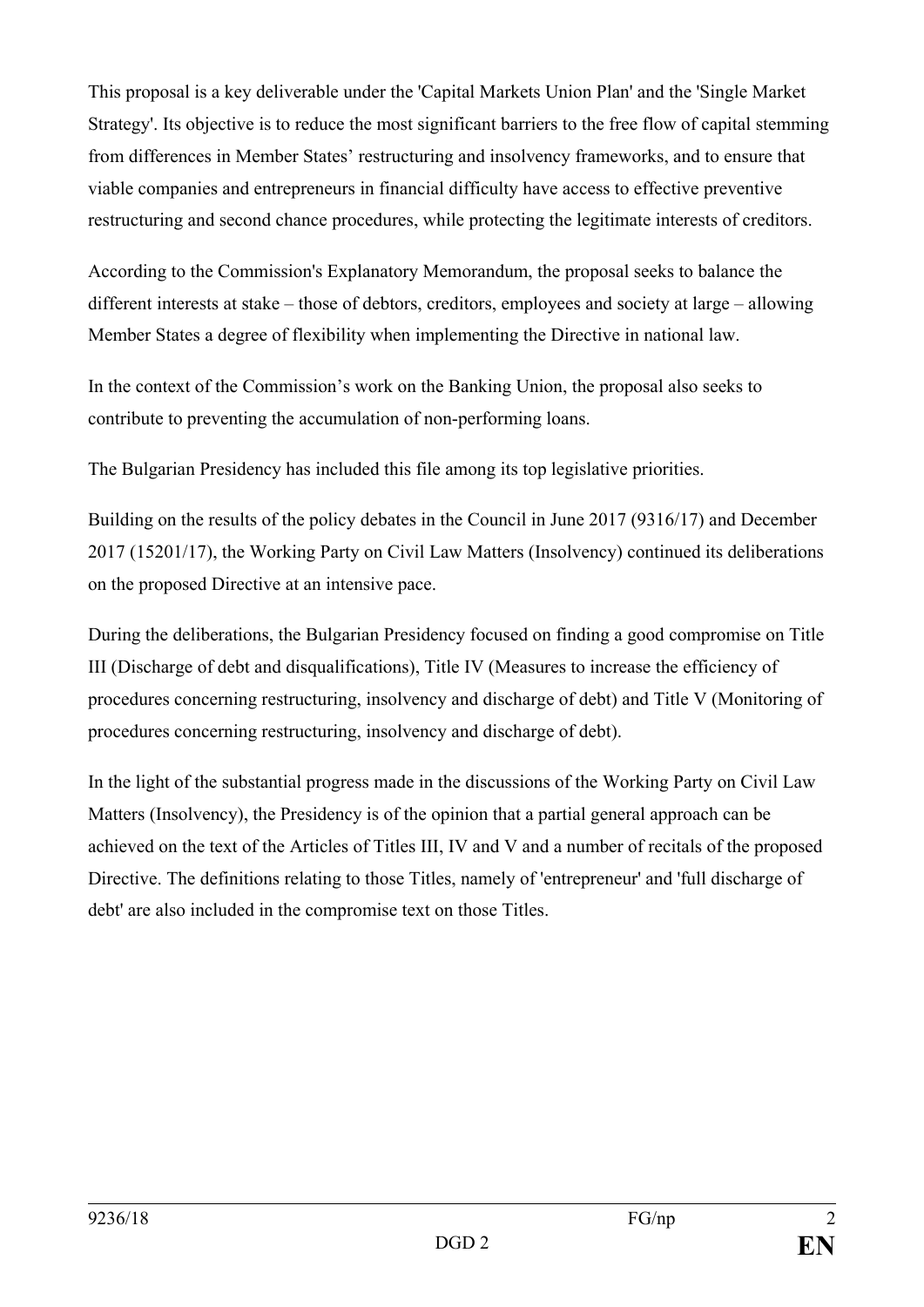The remaining Titles (I, II and VI) and remaining recitals will be subject to further discussions at technical level at a later stage.

On 23 May 2018, Coreper expressed overall support for the compromise presented by the Presidency, the main elements of which are described in the Annex to this note, and decided to submit the compromise package as set out in Addendum 1 to this note to the Council for approval as a partial general approach on Titles III, IV and V of the Proposal.

The European Parliament is discussing this file in the JURI-Committee. The draft report will likely be voted in Committee in July 2018.

# **II. CONCLUSION**

Bearing in mind the importance of keeping this delicate balance, Council is invited:

- (a) to approve as a compromise package the draft partial general approach on Titles III, IV and V of the Proposal set out in Addendum 1 to this note,
- (b) to take note that the remaining Titles I, II and VI will still be subject to further discussions at technical level and will be submitted to Council for approval as a general approach at a later stage.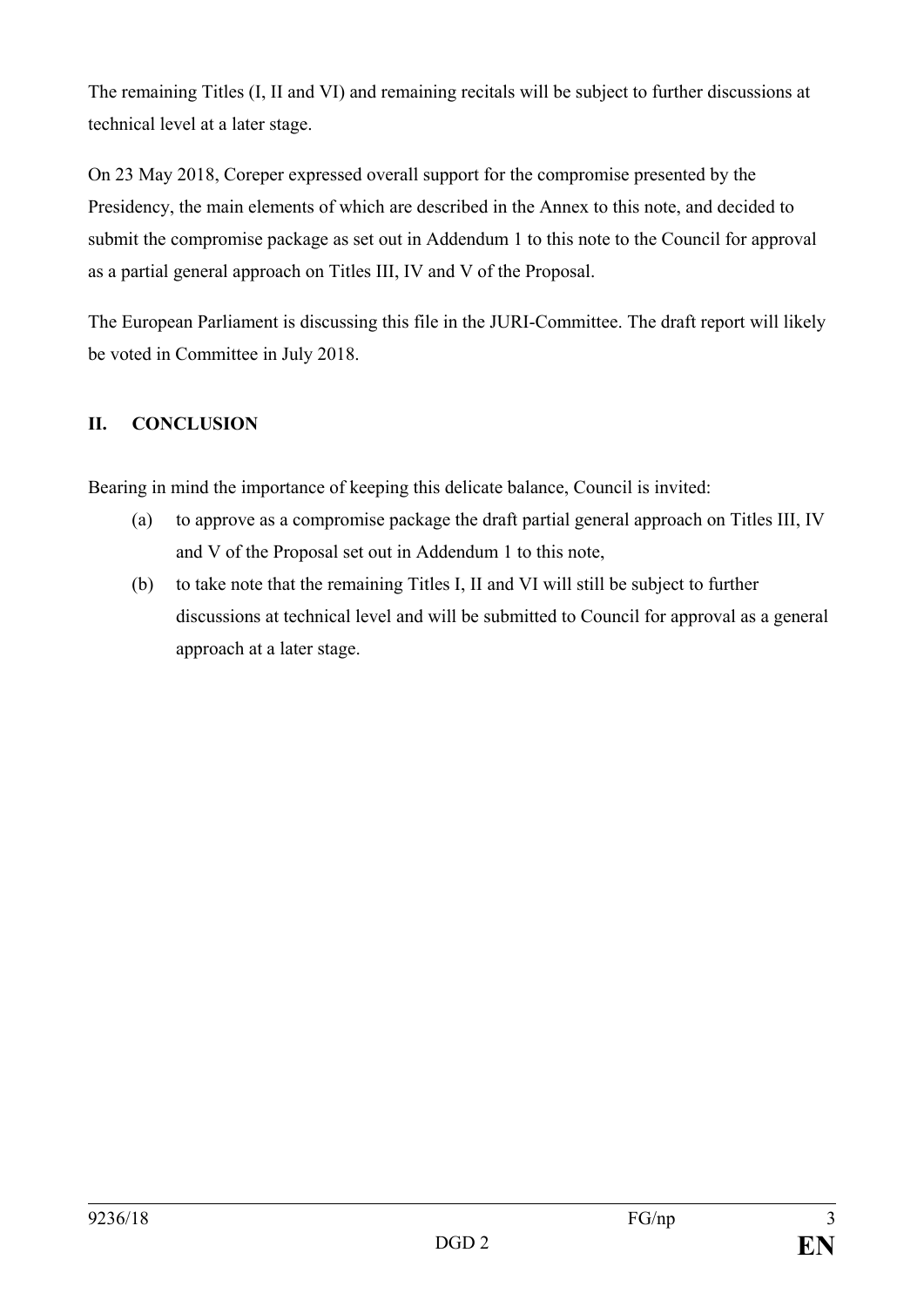## **MAIN ELEMENTS OF THE COMPROMISE PACKAGE**

## **A. Discharge of debt**

#### *(a) Access to discharge*

Member States generally agreed from the outset of the negotiations with the principle that an honest entrepreneur who has become insolvent should be given a second chance by being discharged of his debts after a certain period. A number of Member States felt that, in order to be eligible for such a discharge, the entrepreneur should, however, first be declared insolvent. Those Member States did not want to be obliged to provide for the possibility for an entrepreneur to obtain a full discharge of debt already when he is over-indebted but not yet insolvent.

In the light of this, the compromise package requires Member States to provide for at least one procedure leading to the discharge of debts for an insolvent entrepreneur, while allowing Member States to interpret the concept of insolvency under national law. This national interpretation can then include the principle of over-indebtedness. On the other hand, Member States will also be allowed to require that the activity to which the debts are related has ceased.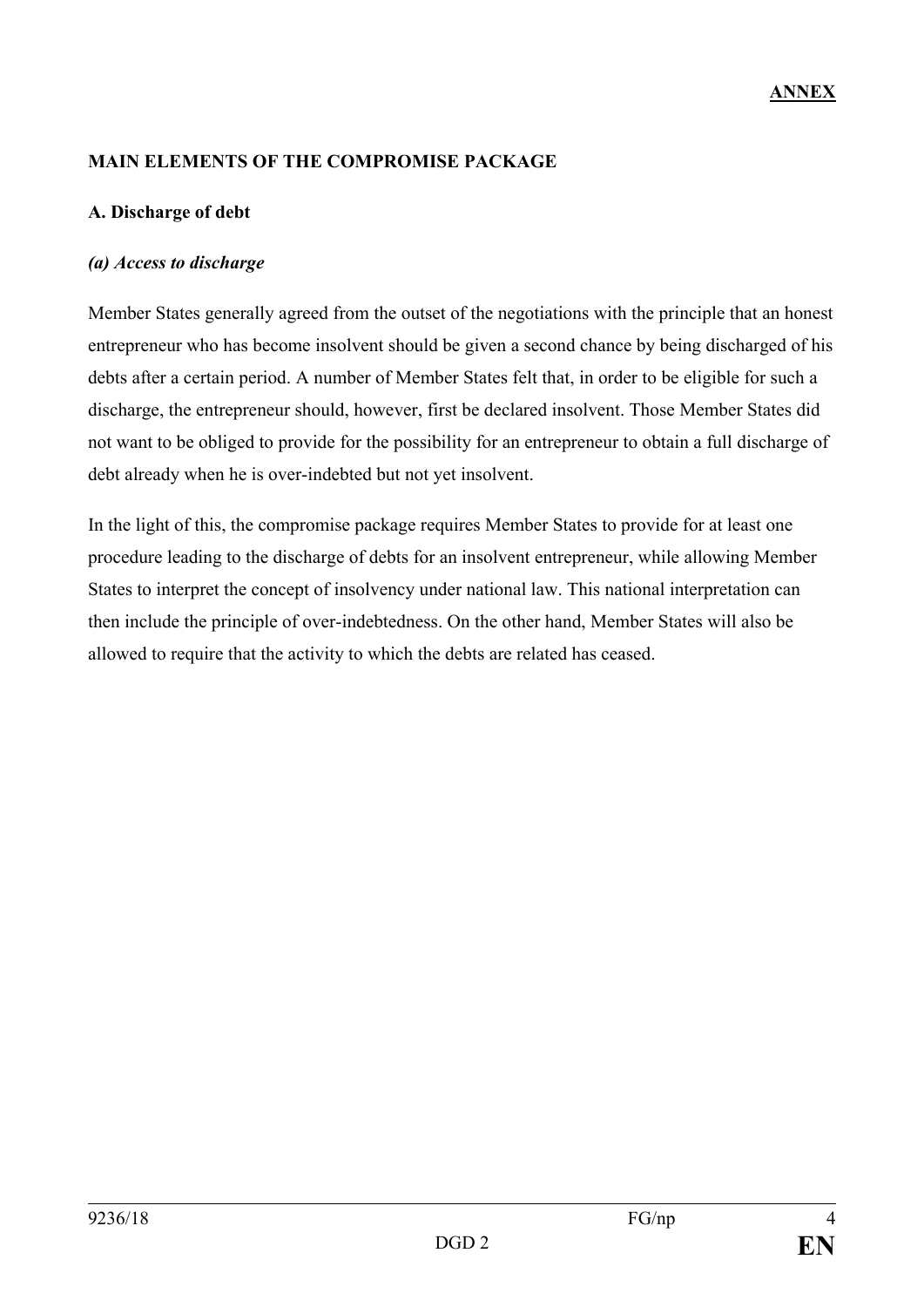## *(b) Discharge period*

Member States had different views as to how long the period should last before a debtor is fully discharged of debt and at what point in time that period should start running. Whereas a large number of Member States agreed with the maximum period of three years proposed by the Commission, another group felt that this was too short.

In order to find a compromise between these opposing positions, the compromise text establishes a general rule that the discharge period should be a maximum of three years. However, the text provides broad possibilities for Member States to define situations in their national law where access to the discharge procedure is restricted, where the period can be prolonged or where the discharge can be revoked. Member States can also exclude certain types of debt under their national law.

# *(c) Start of the discharge period*

The start of the discharge period proved to be an important element in the discussions, in view of the fact that Member States have a great variety of insolvency and restructuring procedures. Whereas the Commission had proposed a distinction between a procedure leading to a liquidation of the entrepreneur's assets and procedures including a repayment plan, a number of Member States indicated that they had procedures which included both a liquidation and a repayment plan.

The compromise text aims to provide for a level-playing field between all types of procedure: it envisages options for Member States who have procedures which include a repayment plan, a realisation of assets or a combination of those, and it allows Member States to choose freely among these alternatives when they implement the provisions.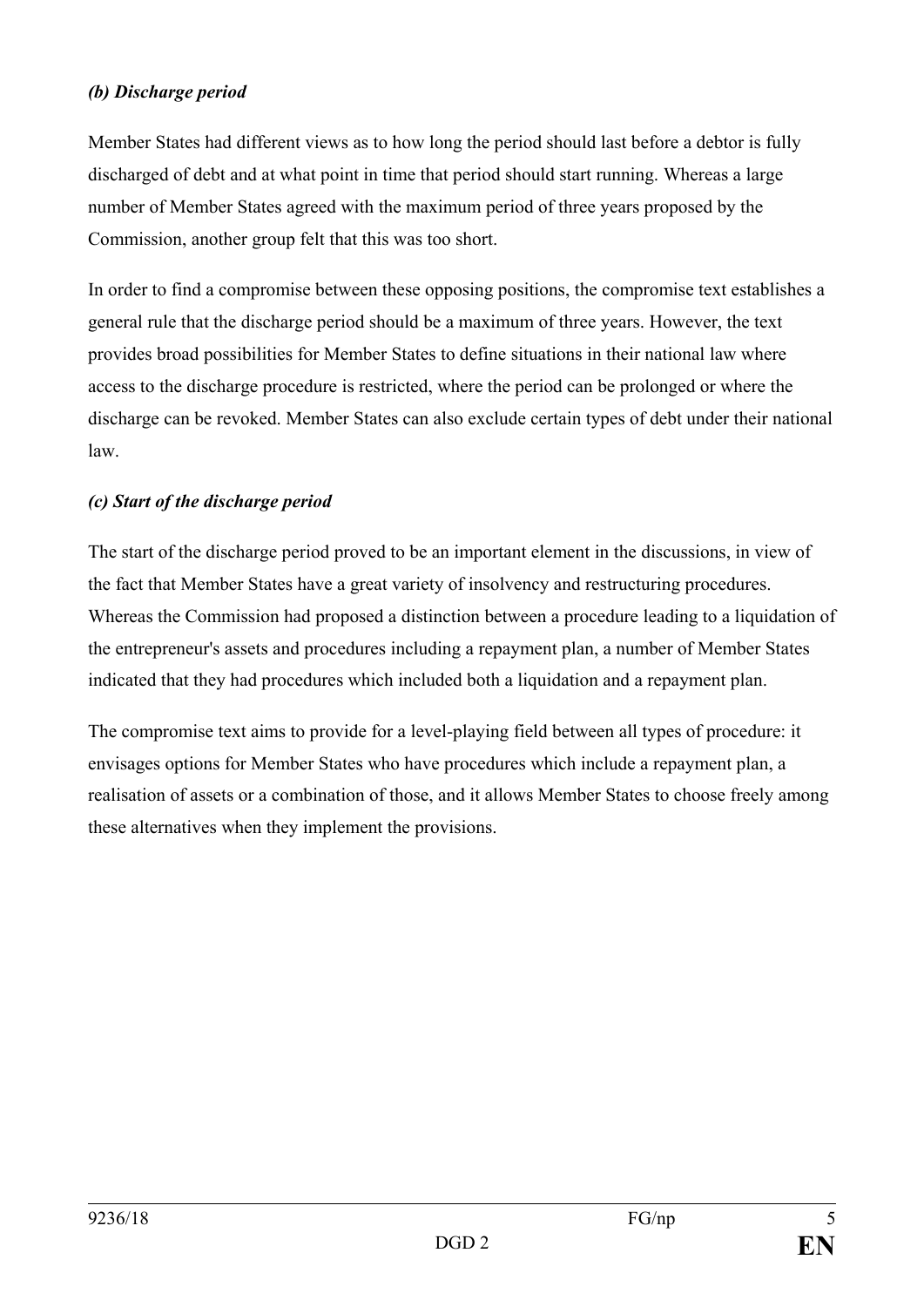# **B. Measures to increase the efficiency of procedures concerning restructuring, insolvency and discharge of debt**

# *(a) Judicial and administrative authorities*

Member States indicated from the outset of the negotiations that the Directive should comply with the principle of procedural autonomy for the Member States. The organisation of the judiciary is an important element of this procedural autonomy. On the other hand, there is a clear economic need for insolvency procedures to be dealt with efficiently and by suitably trained judges who have the necessary expertise.

In view of the political sensitivity of the organisation of the judiciary of a Member State, the compromise text limits itself to a principle-based approach, requiring that members of judicial and administrative authorities dealing with insolvency, restructuring and discharge of debt-procedures are suitably trained and have the necessary expertise. It also requires that the procedure should be dealt with in an efficient manner. However, it leaves a broad margin of interpretation for Member States as to how to implement these provisions.

# *(b) Practitioners in the field of restructuring, insolvency and discharge of debt*

During the negotiations, Member States indicated nearly unanimously that the requirements for appointment, selection, supervision and remuneration of practitioners in the field of restructuring, insolvency and discharge of debt were too descriptive in the proposal by the Commission. As with the provisions for the efficiency of the judicial and administrative authorities, Member States requested a more principle-based approach.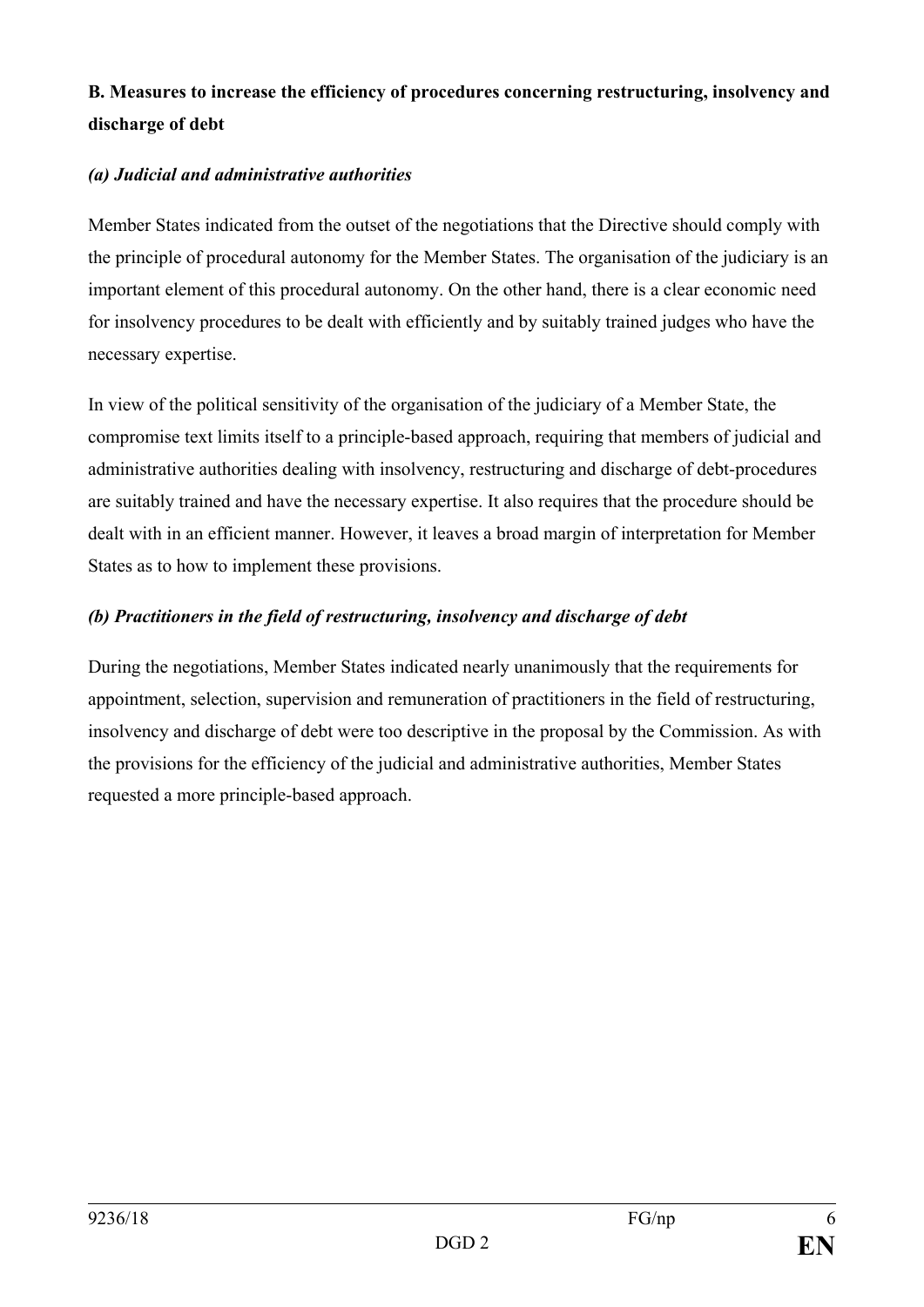The compromise text has therefore streamlined the provisions, introducing a number of general principles which Member States have to follow in their national legal systems regarding the appointment, selection, supervision and remuneration of practitioners. These provisions include requirements regarding the training and expertise of practitioners, as well as regarding the eligibility criteria for appointing a practitioner in a specific case. The text also requires Member States to supervise their practitioners and to establish effective measures for the accountability of practitioners failing in their duties. Member States are, however, allowed a broad margin of interpretation as to how they comply with these provisions.

#### *(c) Use of electronic means of communication*

Although all Member States generally agree to the principle that it should be possible for parties to a procedure to undertake certain steps of the procedure digitally, a large number of them warned that the introduction of a well-functioning electronic system would take a long period of time and would have a significant impact on national budgets. While steps are underway to digitalise the procedures in a number of countries, a large group of Member States requested a longer implementation period for this provision and that the number of procedural actions concerned be limited to those which can be implemented within a reasonable time and which relate specifically to procedures concerning restructuring, insolvency and discharge of debt.

While the compromise text still requires Member States to make it possible to undertake certain procedural steps by digital means, it limits the provision to procedural actions which can reasonably be achieved within a certain time frame. The implementation period for this provision has also been extended from 3 to 5 years in general and to 7 years for the lodging of contestations and appeals.